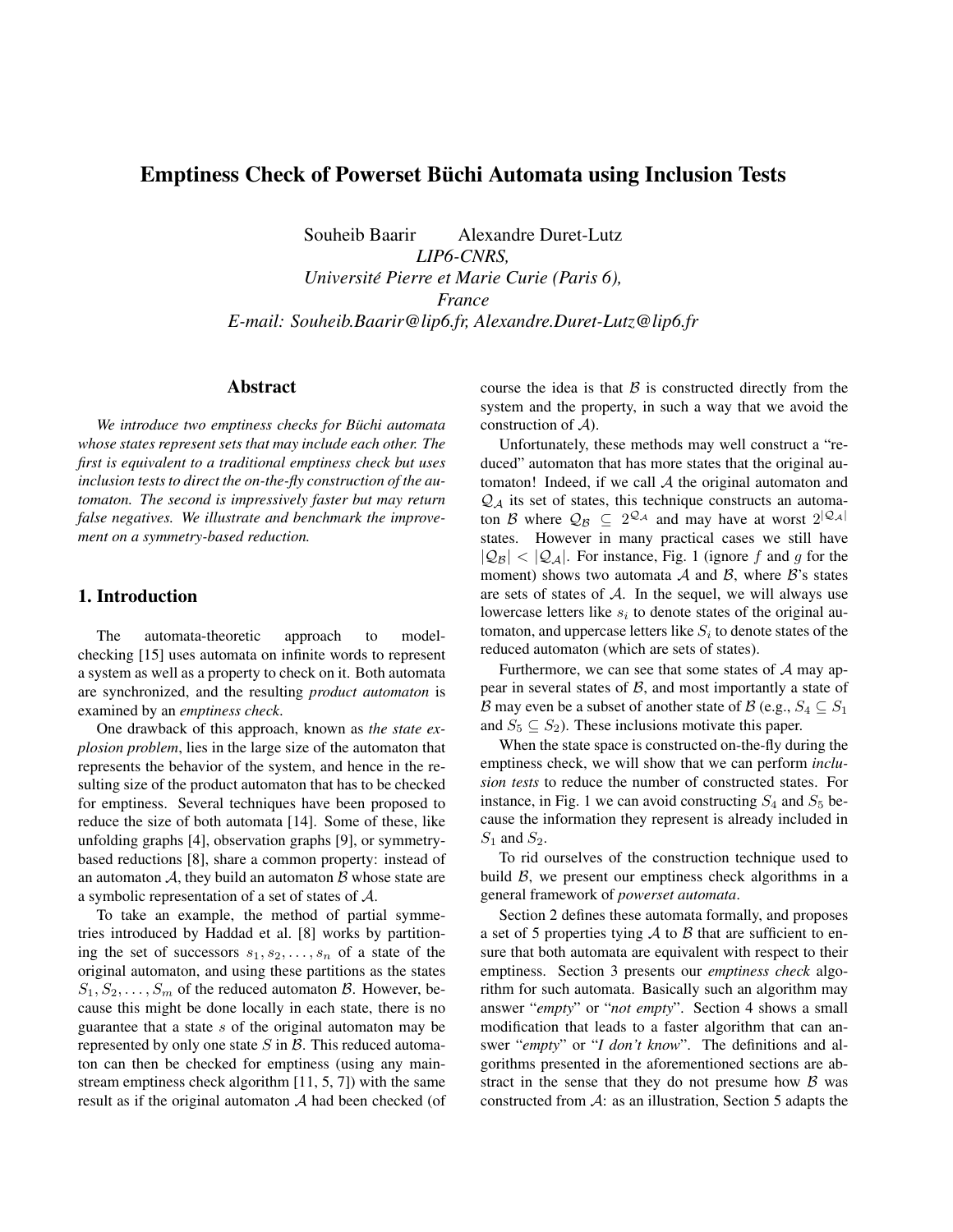

**Figure 1. An example of powerset automaton** B **for an automaton** A, with  $\mathcal{F}_A = \mathcal{F}_B = \{f, g\}$ .

technique of Haddad et al. [8] to show how to construct a  $\beta$ using (partial-)symmetries, and we prove that this construction satisfies the requirements of our algorithm. We also benchmark this construction and show that although theoretically the algorithm may still explore  $2^{|Q_A|}$  states in the worst case, in practice it improves the state space size by a good factor.

# 2. Definitions

We start with the definition of the automata we manipulate. We use structures that look like Generalized Büchi Automata, but without atomic propositions and with acceptance conditions on transitions. In the automata-theoretic approach, atomic propositions are only used for the computation of the synchronized product and can be ignored after this operation: the emptiness check algorithm does not need them. Putting acceptance conditions on transitions rather than on states is motivated by the fact that it is more generic: state-based acceptance conditions can be converted to transition-based acceptance conditions without adding states or transitions, while the converse is not true.

Definition 1 (UTGBA). *An* Unlabelled Transition-based Generalized Büchi Automaton (UTGBA) is a Büchi au*tomaton without any atomic propositions, but with generalized acceptance conditions on transitions. It is a tuple*  $\mathcal{A} = \langle \mathcal{Q}_\mathcal{A}, \mathcal{Q}_\mathcal{A}^0, \mathcal{F}_\mathcal{A}, \Delta_\mathcal{A} \rangle$  where

- Q<sup>A</sup> *is a finite set of elements called* states*,*
- $\mathcal{Q}_{\mathcal{A}}^0 \subseteq \mathcal{Q}_{\mathcal{A}}$  *is a set of initial states,*
- F<sup>A</sup> *is a finite set of elements called* acceptance conditions*,*
- $\Delta_{\mathcal{A}} \subseteq \mathcal{Q}_{\mathcal{A}} \times 2^{\mathcal{F}_{\mathcal{A}}} \times \mathcal{Q}_{\mathcal{A}}$  is the transition relation, *where each transition carries a (possibly empty) set of acceptance conditions of* FA*.*

Definition 2 (Reachable states). Let A  $\langle \mathcal{Q}_A, \mathcal{Q}_A^0, \mathcal{F}_A, \Delta_A \rangle$  *be a UTGBA. A state s is* reachable if  $s \in \mathcal{Q}_{\mathcal{A}}^0$  or if there exists a finite sequence  $\langle s_0, F_0, s_1 \rangle \langle s_1, F_1, s_2 \rangle \cdots \langle s_{n-1}, F_{n-1}, s_n \rangle$  of transitions  $of$   $\Delta$ <sub>A</sub>, starting at an initial state  $s_0 \in \mathcal{Q}_{\mathcal{A}}^0$ , and ending on *state*  $s_n = s$ *. We denote*  $\text{Reach}(\mathcal{A})$  *the set of all reachable states of* A*.*

Definition 3 (Run & accepting run). *Let* A *be a UT-GBA as above. A* run *of* A *is an infinite sequence*  $\langle s_0, F_0, s_1\rangle \langle s_1, F_1, s_2\rangle \cdots$  *of transitions of*  $\Delta_{\mathcal{A}}$ *, starting at an initial state*  $s_0 \in \mathcal{Q}_{\mathcal{A}}^0$ . A run is accepting if  $\forall f \in$  $\mathcal{F}_{\mathcal{A}}, \forall i \geqslant 0, \exists j \geqslant i$ , such that  $f \in F_j$ , i.e., if its tran*sitions are labelled by each acceptance condition infinitely often.*

*We write*  $\text{Run}(\mathcal{A})$  *and*  $\text{Acc}(\mathcal{A})$  *the set of all runs and the set of all accepting runs of* A*.*

*For*  $\sigma = \sigma(0)\sigma(1)\sigma(2)\cdots \in \text{Run}(\mathcal{A})$ *, we denote*  $\sigma_{\text{in}}(i)$ *,*  $\sigma_{\rm acc}(i)$ *, and*  $\sigma_{\rm out}(i)$  *the source, the acceptance condition, and the destination of the i<sup>th</sup> transition of*  $\sigma$ *, in other words*  $\sigma(i) = \langle \sigma_{\text{in}}(i), \sigma_{\text{acc}}(i), \sigma_{\text{out}}(i)\rangle$ *. Finally we denote*  $\sigma^i$  the  $s$ *uffix of*  $\sigma$  *starting after the i*<sup>th</sup> *transition, that is:*  $\sigma$ <sup>*i*</sup> =  $\sigma(i)\sigma(i+1)\sigma(i+2)\cdots$ 

As an example, consider  $\beta$  in Fig. 1. The acceptance conditions are  $f, g$ , and thus  $\beta$  has only one accepting run:  $Acc(B) = \{S_0S_3S_0S_3S_0S_3\ldots\}.$ 

An *emptiness check* tells whether Acc is empty, and here we are interested in an equivalence relation between automata that is solely based on the result of this operation.

Definition 4 (Emptiness-equivalence). *Two UTGBAs,* A *and* B*, are* ∅*-equivalent iff either both automata have an accepting run, or none have.*

$$
\mathcal{A} \stackrel{\psi}{\equiv} \mathcal{B} \quad \text{iff} \quad \text{Acc}(\mathcal{A}) = \emptyset \iff \text{Acc}(\mathcal{B}) = \emptyset
$$

∅

Now we propose a set of 5 properties that link two UT-GBA  $\mathcal A$  and  $\mathcal B$  such that the states of  $\mathcal B$  are sets of states of A, and B is  $\emptyset$ -equivalent to A. The idea is that if we know a method to construct a  $\beta$  that verifies these sufficient conditions, we can run the emptiness check on  $\beta$  and avoid constructing  $A$ . These properties hold in Fig. 1.

**Definition 5** ( $\wp$ -UTGBA). Let  $\mathcal{A} = \langle \mathcal{Q}_A, \mathcal{Q}_A^0, \mathcal{F}_A, \Delta_A \rangle$ and  $B = \langle \mathcal{Q}_B, \mathcal{Q}_B^0, \mathcal{F}_B, \Delta_B \rangle$  *be two UTGBAs. B is a*  $\wp$ -UTGBA *(powerset UTGBA) over* A *if it satisfies the following properties:*

$$
\mathcal{Q}_{\mathcal{B}} \subseteq 2^{\mathcal{Q}_{\mathcal{A}}} \setminus \{\emptyset\} \tag{1}
$$

$$
\mathcal{F}_{\mathcal{B}} = \mathcal{F}_{\mathcal{A}} \tag{2}
$$

$$
\bigcup_{S \in \mathcal{Q}_{\mathcal{B}}^0} S = \mathcal{Q}_{\mathcal{A}}^0 \tag{3}
$$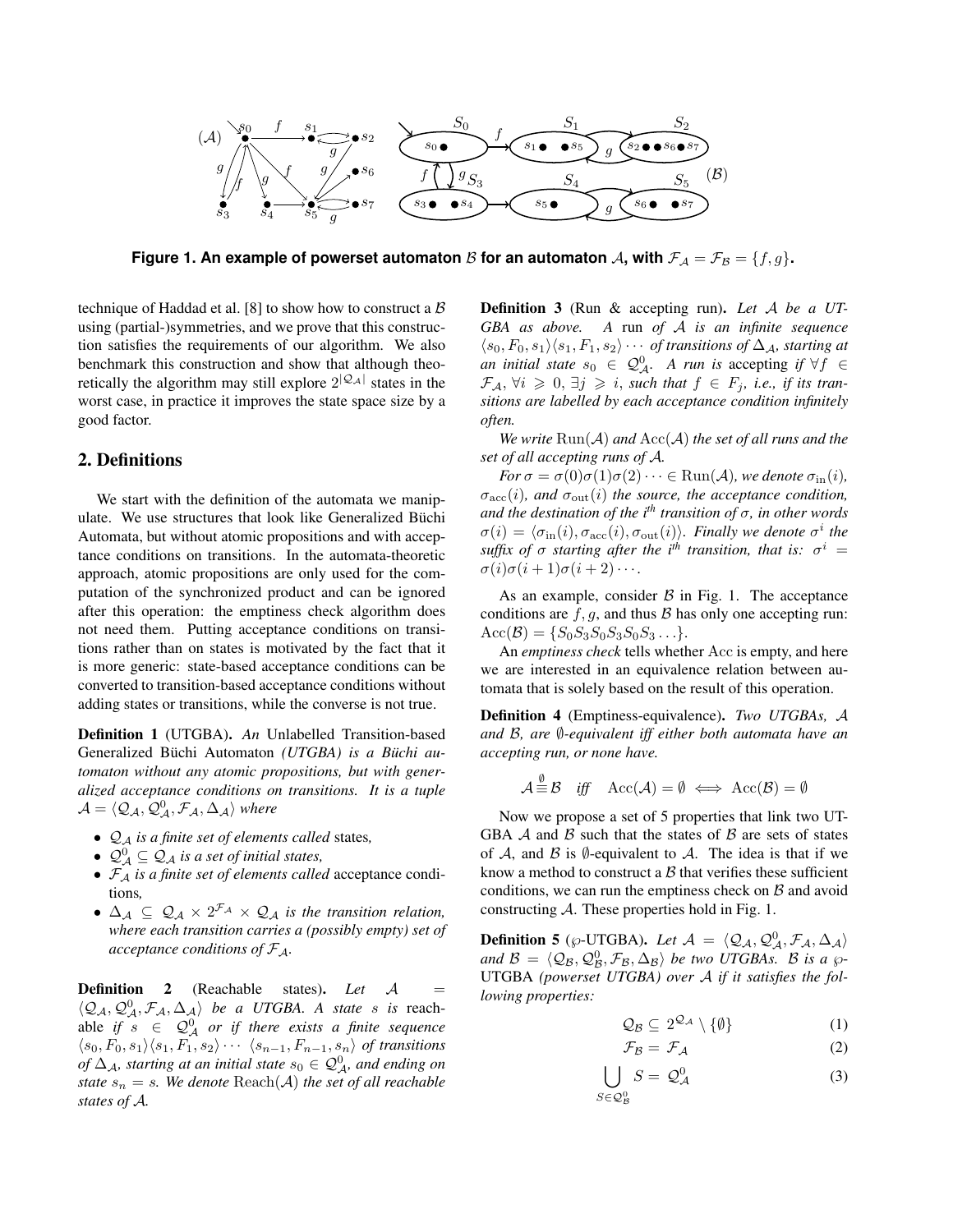$$
\forall \langle s, F, s' \rangle \in \Delta_{\mathcal{A}}, \forall S \in \text{Reach}(\mathcal{B}),
$$
  

$$
s \in S \implies \exists S' \in \mathcal{Q}_{\mathcal{B}} \text{ s.t. } s' \in S', \text{ and } \langle S, F, S' \rangle \in \Delta_{\mathcal{B}} \tag{4}
$$
  

$$
\forall \langle S, F, S' \rangle \in \Delta_{\mathcal{B}}, \forall s' \in S', \exists s \in S, \text{ s.t. } \langle s, F, s' \rangle \in \Delta_{\mathcal{A}} \tag{4}
$$

**Proposition 1.** Let  $\mathcal{A} = \langle \mathcal{Q}_A, \mathcal{Q}_A^0, \mathcal{F}_A, \Delta_A \rangle$  and  $\mathcal{B} =$  $\langle \mathcal{Q}_B, \mathcal{Q}_B^0, \mathcal{F}_B, \Delta_B \rangle$  *be two UTGBAs such that*  $B$  *is a*  $\wp$ -*UTGBA over A.* Then  $A \stackrel{\emptyset}{=} B$ .

(5)

*Proof.* We want to show that  $\exists \sigma \in Acc(\mathcal{A}) \iff \exists \sigma' \in$  $Acc(\mathcal{B})$ .

 $(\Longrightarrow)$  Let  $\sigma = \langle s_0, F_0, s_1 \rangle \langle s_1, F_1, s_2 \rangle \cdots \in Acc(\mathcal{A})$ . Since  $s_0 \in \mathcal{Q}_{\mathcal{A}}^0$  we can use (3) and find an  $S_0 \in \mathcal{Q}_{\mathcal{B}}^0$  such that  $s_0 \in S_0$ . Since  $S_0$  is reachable in B and contains  $s_0$ , we can use (4) to find an  $S_1 \in \mathcal{Q}_B$  such that  $s_1 \in S_1$ and  $\langle S_0, F_0, S_1 \rangle \in \Delta_{\mathcal{B}}$ . Likewise, because  $S_1$  is reachable in  $\beta$  and contains  $s_1$  by construction, we can use (4) again to find an  $S_2 \in \mathcal{Q}_B$  such that  $s_2 \in S_1$  and  $\langle S_1, F_1, S_2 \rangle \in \Delta_B$ . Iterating (4) we can construct a sequence  $\sigma' = \langle S_0, F_0, S_1 \rangle \langle S_1, F_1, S_2 \rangle \cdots \in \text{Run}(\mathcal{B})$  such that  $s_i \in S_i$  for all i. Since  $\mathcal{F}_{\mathcal{B}} = \mathcal{F}_{\mathcal{A}}(2)$  and  $\sigma'$  visits each acceptance condition as often as  $\sigma$ ,  $\sigma' \in Acc(\mathcal{B})$ .

( $\Longleftarrow$ ) Let  $\sigma' = \langle S_0, F_0, S_1 \rangle \langle S_1, F_1, S_2 \rangle \cdots \in \text{Acc}(\mathcal{B})$ . Let's build a tree whose nodes (except the root) are states of A. Let's call  $\perp$  the root of the tree at depth 0. The nodes of depth  $n > 0$  are exactly the states in  $S_{n-1}$ . The father s of any node s' at depth  $n > 1$  is chosen among the nodes of depth  $n-1$  such that  $\langle s, F_{n-1}, s' \rangle \in \Delta_{\mathcal{A}}$ ; (5) guarantees that such a node  $s$  exists. The father of any node at depth 1 is ⊥. All edges of this tree, except those leaving the root node, correspond to transitions of  $\Delta_A$ .

The set of nodes at depth  $n > 0$  is a subset of  $\mathcal{Q}_A$ , which is finite, so although this tree is infinite it has a finite degree. By König's lemma it contains an infinite branch. The sequence constructed by following the edges of this infinite branch and ignoring the first edge (leaving  $\perp$ )  $\langle s_0, F_0, s_1 \rangle \langle s_1, F_1, s_2 \rangle \cdots$  is an accepting run of A. Indeed it is a run of  $A(s_0 \in \mathcal{Q}_{\mathcal{A}}^0)$  that visits each acceptance condition as often as  $\sigma'$ .

We now develop two propositions that introduce the emptiness check algorithm. (For brevity, we omit the proofs of these propositions and the following, and refer the interested reader to our technical report [1].) Both propositions use the following notation.

**Definition 6** (Substitution of initial states). Let  $A =$  $\langle \mathcal{Q}, \mathcal{Q}^0, \mathcal{F}, \Delta \rangle$  *be a UTGBA, and*  $T \subseteq \mathcal{Q}$  *a set of states of* A*. We denote* A[T] *the automaton sharing the same structure as* A *but using the set* T *as initial states. In other words*  $\mathcal{A}[T] = \langle \mathcal{Q}, T, \mathcal{F}, \Delta \rangle.$ 

The next proposition can be observed on Fig. 1: since no run that traverses state  $S_1$  is accepting, then neither are the runs that traverse state  $S_4$  because  $S_4 \subseteq S_1$ .

**Proposition 2.** Let  $\mathcal{B} = \langle \mathcal{Q}_{\mathcal{B}}, \mathcal{Q}_{\mathcal{B}}^0, \mathcal{F}, \Delta_{\mathcal{B}} \rangle$  be a  $\wp$ -UTGBA *over*  $\mathcal{A} = \langle \mathcal{Q}_{\mathcal{A}}, \mathcal{Q}_{\mathcal{A}}^0, \mathcal{F}, \Delta_{\mathcal{A}}, \rangle$  *and consider two states* T *and*  $D$  *of*  $\mathcal{Q}_B$  *such that*  $D \subseteq T$ *. We have* 

$$
Acc(\mathcal{B}[\{T\}]) = \emptyset \implies Acc(\mathcal{B}[\{D\}]) = \emptyset
$$

The following proposition allows us to split a transition  $\langle R, F, T \rangle$  into a set of transitions  $\langle R, F, T_1 \rangle, \ldots, \langle R, F, T_n \rangle$ with  $T_1 \cup \cdots \cup T_n = T$ , while preserving  $\emptyset$ -equivalence. Doing so might require adding new states and transitions to the automaton. Basically we want to substitute  $T$  by an automaton  $C$  that has  $T_1, \ldots, T_n$  as initial states, and that is  $\emptyset$ -equivalent to  $\mathcal{A}[T]$ . Fig. 2 illustrates this proposition. It will prove useful to apply such a decomposition if some  $T_i$ states have already been visited.

Proposition 3 (Decomposition of a transition in a  $\wp$ -UTGBA). Let  $\mathcal{B} = \langle \mathcal{Q}_{\mathcal{B}}, \mathcal{Q}_{\mathcal{B}}^0, \mathcal{F}, \Delta_{\mathcal{B}} \rangle$  be a  $\wp$ -UTGBA *over*  $A = \langle Q_A, Q_A^0, \mathcal{F}, \Delta_A \rangle$ . Consider a transition  $\langle R, F, T \rangle \in \Delta_{\mathcal{B}}$  and let  $\mathcal{C} = \langle \mathcal{Q}_{\mathcal{C}}, \mathcal{Q}_{\mathcal{C}}^0, \mathcal{F}, \Delta_{\mathcal{C}} \rangle$  be a  $\wp$ -UTGBA over  $\mathcal{A}[T]$ . The automaton  $\mathcal{B}' = \langle \mathcal{Q}_B \cup$  $\mathcal{Q}_{\mathcal{C}}, \mathcal{Q}_{\mathcal{B}'}^0, \mathcal{F}, \Delta_{\mathcal{B}'}\rangle$  where

$$
Q_{\mathcal{B}'}^0 = \begin{cases} (Q_{\mathcal{B}}^0 \setminus \{T\}) \cup Q_{\mathcal{C}}^0 & \text{if } T \in Q_{\mathcal{B}}^0 \\ Q_{\mathcal{B}}^0 & \text{otherwise} \end{cases}
$$
  
\n
$$
\Delta_{\mathcal{B}'} = (\Delta_{\mathcal{B}} \setminus \{ \langle R, F, T \rangle \}) \cup \{ \langle R, F, T' \rangle \mid T' \in Q_{\mathcal{C}}^0 \} \cup \Delta_{\mathcal{C}}
$$
  
\nis a  $\varnothing$ -UTGBA over A.

# 3. Emptiness Check of  $\wp$ -UTGBA

A generalized Büchi automaton accepts a run (i.e., is nonempty) if it contains a reachable cycle in which all acceptance conditions appear. The emptiness check algorithms that have been devised to check this condition can be distinguished into two classes [5]:

- Nested Depth-First Searches (NDFS) algorithms will use a first DFS to find a state from which several DFS will be nested to find cycles around this state that visit each acceptance condition [12].
- Strongly-Connected-Component-based (SCC) algorithms will decompose the automaton into SCC and look for a reachable SCC in which all acceptance conditions appear.

NDFS algorithms have long been favored to SCC-based algorithms because of their better memory footprint (a couple of extra bits per state versus an integer). However it has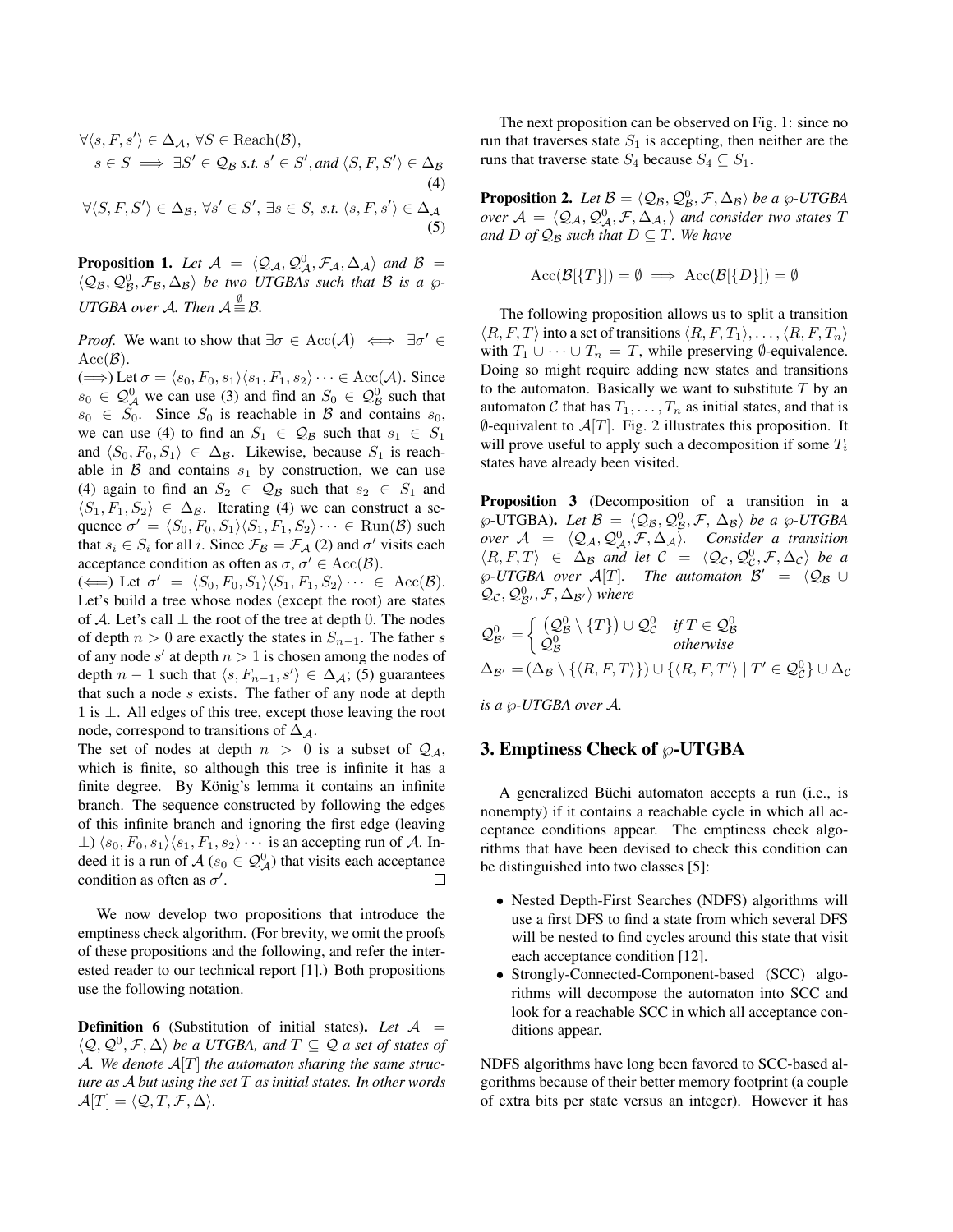

**Figure 2. Example of decomposition of a transition**  $\langle R, F, T \rangle$  **using proposition 3.** 

been pointed out that these extra data are negligible compared to what it takes to represent a state of a system (often hundreds of bytes) [11]. Furthermore, SCC-based algorithms have several advantages over NDFS: they need to explore less states to detect non-empty automata [7, 5], and they will deal with generalized acceptance conditions for free [5]. The algorithm we present here is derived from that of Couvreur [3], which is SCC-based.

### 3.1. Original algorithm

The idea is to enumerate all the maximal strongly connected components (MSCC) of an automaton. Any graph contains at least one MSCC without an outgoing arc, so to list all MSCCs, we should find such a terminal MSCC, remove it from the graph, and list all MSCCs of the resulting graph. To do so, the algorithm performs a depth-first search (DFS) of the automaton. While doing so, it maintains a stack of SCCs traversed by the DFS stack. As new transitions are visited, the SCC stack may be augmented or compacted. When an SCC is popped off the stack, meaning it is terminal, we check whether it is accepting: if that is the case, the algorithm terminates, otherwise all the states of this component are marked as "removed" so that whenever the DFS hits one of them again it can ignore it.

### 3.2. Adaptation to  $\wp$ -UTGBA

The new algorithm differs from the original in two points. First, the check for removed states is generalized: any removed state  $D$  can indeed be ignored by the DFS, but so can any state  $T \subseteq D!$  This is thanks to proposition 2.

Fig. 3 illustrates the second difference. Consider automaton  $B_1$  where the DFS is examining the transition  $\langle R, F, T \rangle$  going to a new state T. Notice that there exists a state  $D$  in the search stack (or more generally in any SCC on the search stack) such that  $D \subseteq T$ . From the point of view of the underlying automaton it means some states in  $R$  can reach those in  $D$  and vice-versa, so they all belong to



**Figure 3. Inclusion checks in the search** stack. We rewrite  $B_1$  to  $B_2$ .

the same SCC. For the emptiness check it would be beneficial to split the transition  $\langle R, F, T \rangle$  as in  $\mathcal{B}_2$ : it explicits the loop on the SCC and reuses previously seen states. Such a decomposition is correct thanks to proposition 3, but it has additional constraints we now formalize.

Let  $\mathcal{B} = \langle \mathcal{Q}_{\mathcal{B}}, \mathcal{Q}_{\mathcal{B}}^0, \mathcal{F}, \Delta_{\mathcal{B}} \rangle$  be a  $\wp$ -UTGBA over some A. Decomp $(\mathcal{B}, \langle S, F, T \rangle, D)$  is an operation that should perform a decomposition like in proposition 3. Besides  $\beta$ and  $\langle S, F, T \rangle$ , which have the same purpose as in the definition, the argument  $D$  is a state of  $\beta$  that is also a subset of T. Decomp should build the required automaton  $\mathcal C$  with two additional constraints:

- we want  $D \in \mathcal{Q}_{\mathcal{C}}^0$  (and the other states of  $\mathcal{Q}_{\mathcal{C}}^0$  will by definition complete T),
- and  $\Delta_{\mathcal{C}}$  should not add transitions to the states of  $\mathcal{B}$ , i.e.,  $\{ \langle S, F, S' \rangle \in \Delta_{\mathcal{C}} \mid S \in \text{Reach}(\mathcal{B}) \} \subseteq \Delta_{\mathcal{B}}$ .

Decomp returns a pair  $\mathcal{B}', \mathcal{Q}_{\mathcal{C}}^0$ : the new automaton, and the initial states of  $\mathcal{C}$ . (Since in practice we build  $\mathcal{B}$  on the fly, as needed by the emptiness check, what really matters is that Decomp doesn't add any transition to the part of  $\beta$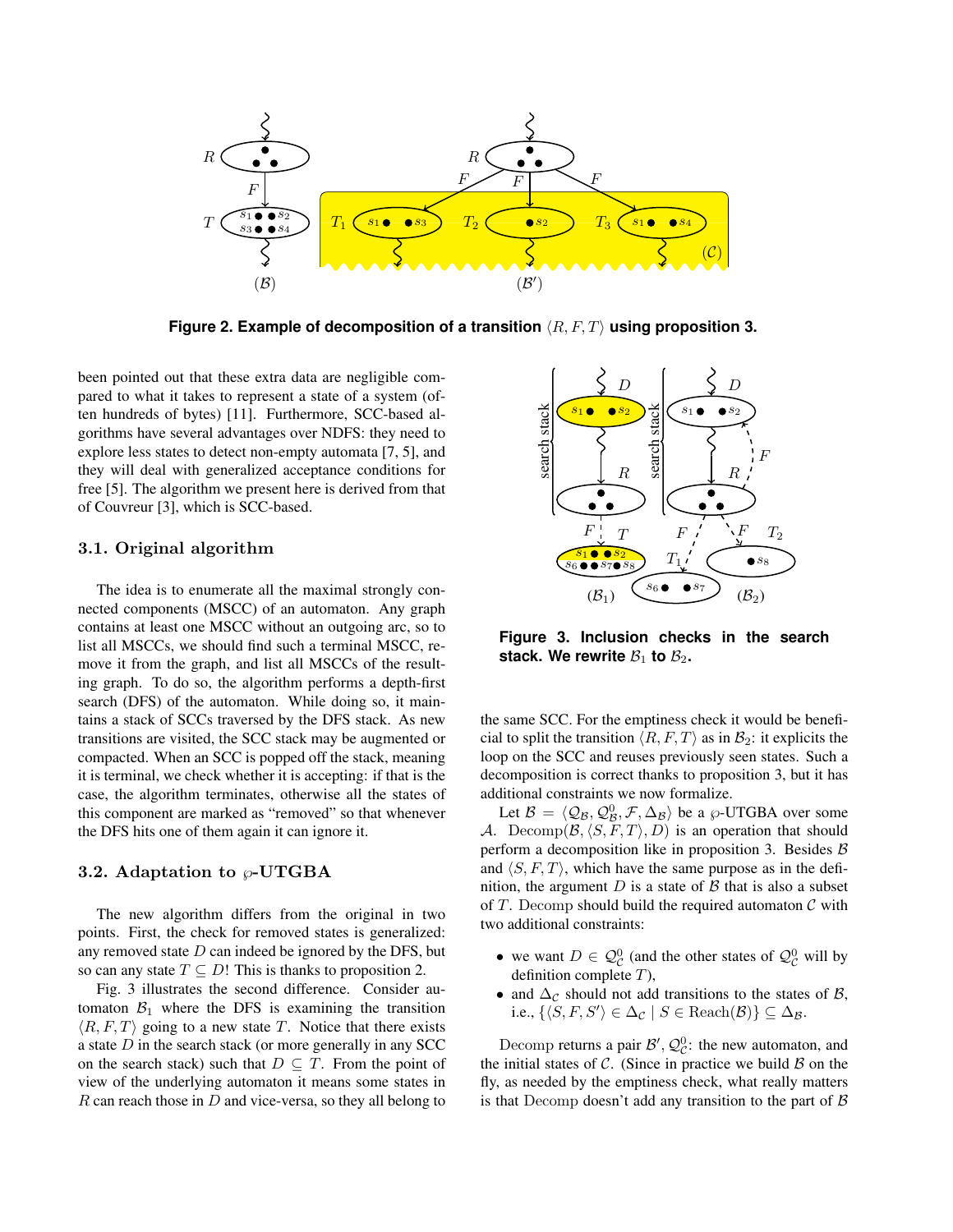already seen by the emptiness check, so it can continue from the result of Decomp as if it had started from it.)

The complete algorithm presented in Fig. 4 requires three operations on the structure of the states: tests for equality and inclusion, and the decomposition. We denote them respectively,  $=$ ,  $\subseteq$  and Decomp. These operations are the only steps of the algorithm that have to be tailored to the encoding of the states.

# 3.3. Correctness of this algorithm

We only sketch enough of the actual proof [1] to be able to understand the algorithm. At any point of the execution we denote the contents of the *todo* and *SCC* stacks by:

$$
todo = \langle state_0, succ_0 \rangle \langle state_1, succ_1 \rangle \cdots \langle state_m, succ_m \rangle
$$
  

$$
SCC = \langle root_0, la_0, acc_0, rem_0 \rangle \cdots \langle root_n, la_n, acc_n, rem_n \rangle
$$

todo is a DFS stack of pairs  $\langle state, succ \rangle$  where succ is the set of outgoing transitions of *state* that haven't been considered yet. We call  $state_0 \dots states_m$  the search path.

Each tuple in SCC represents a strongly connected component traversed by the search path.  $root_i$  is the number of the first state of the component visited by the algorithm, and together with  $H$  (a map that numbers each visited state) it allows to define the set  $\mathfrak{S}_i$  of states belonging to the  $i^{\text{th}}$  SCC as follows:

$$
\mathfrak{S}_i = \{ s \in \mathcal{Q}_\mathcal{B} \mid root_i \le H[s] < root_{i+1} \} \text{ for } 0 \le i < n
$$
\n
$$
\mathfrak{S}_n = \{ s \in \mathcal{Q}_\mathcal{B} \mid root_n \le H[s] \}
$$

 $acc<sub>i</sub>$  is the set of acceptance conditions traversed by transitions between states of  $\mathfrak{S}_i$ . la<sub>i</sub> are the acceptance conditions on the transition between the  $(i-1)$ <sup>th</sup> and the i<sup>th</sup> components. The resulting chain of SCC is depicted by Fig. 5. Finally  $rem_i$  is a set of states to be removed when the component is popped, as we will see later.

The states of the automaton  $B$  being checked are partitioned into three sets:

- The *active* states are those which are keys of H and have a nonzero value,
- the *removed* states are those which are keys of H and have a value of 0,
- the *unexplored* states are those that are not keys of H.

Initially, all states are *unexplored*. The function "DFSpush" is the only place a state can switch from *unexplored* to *active*, and the function "DFSpop" is the only place where it can switch from *active* to *removed*.

The following invariants are preserved at every line of "main" [1]:

**Proposition 4.**  $m \geq n$  *(in the above notation for todo and* SCC*) and there exists a strictly increasing function* f such that  $\forall i \leq n, root_i = H[state_{f(i)}].$  In

 $\mathcal{A}_1$  *// Let*  $\mathcal{B} = \langle \mathcal{Q}_\mathcal{B}, \mathcal{Q}_\mathcal{B}^0, \mathcal{F}, \Delta_\mathcal{B} \rangle$  *be the input automaton to check.* todo: stack of  $\langle state \in \mathcal{Q}_B, succ \subseteq \Delta_B \rangle$  $SCC$ : stack of  $\langle root \in \mathbb{N}, la \subseteq \mathcal{F}, acc \subseteq \mathcal{F}, rem \subseteq \mathcal{Q}_B \rangle$ *H*: **map of**  $\mathcal{Q}_\mathcal{B} \mapsto \mathbb{N}$  $max \leftarrow 0$ <sup>7</sup> main(): s forall  $S^0 \in \mathcal{Q}_{\mathcal{B}}^0$ 9 DFSpush $(\emptyset, S^0)$ 10 **while**  $\neg$ *todo.empty()* 11 **if**  $todo \text{.top}()$ .  $succ = \emptyset$ 12 DFSpop() <sup>13</sup> else 14 **pick one**  $\langle R, F, T \rangle$  **off** todo.top().succ 15 **if** ∃D ∈ H.keys() **such that**  $(T ⊆ D) \wedge H[D] = 0$ 16 continue 17 **elsif**  $T \notin H$ 18 **if**  $\exists D \in H$ .keys() **such that**  $D \subseteq T \wedge H[D] > 0$ 19  $\mathcal{B}, \mathcal{Q}_{\mathcal{C}}^0 \leftarrow \text{Decomp}(\mathcal{B}, \langle R, F, T \rangle, D)$  $\text{codo.top}() \text{.} \text{succ} \leftarrow \text{todo.top}() \text{.} \text{succ} \cup$  $\{ \langle R, F, D \rangle \} \cup \{ (R, F, T') \mid T' \in \mathcal{Q}_{\mathcal{C}}^0 \}$ <sup>21</sup> else  $22$  DFSpush $(F, T)$ 23 **elsif**  $H[T] > 0$ 

$$
\text{if } \text{merge}(F, H[T]) = \mathcal{F}
$$
\n
$$
\text{return } \bot
$$

#### $_{26}$  return  $\top$

27

33

41

6

28 DFSpush( $F \subseteq \mathcal{F}, S \in \mathcal{Q}$ ):  $max \leftarrow max + 1$  $H[S] \leftarrow max$  $SCC.push(\langle max, F, \emptyset, \emptyset \rangle)$  $\qquad \text{todo.push}(\langle S, \{ \langle R, F, T \rangle \in \Delta_{\mathcal{B}} | R = S \} \rangle)$ 

#### <sup>34</sup> DFSpop():

35  $\langle S, \_ \rangle \leftarrow todo.pop()$  $SCC.top()$ .rem.insert(S)  $\text{if } H[S] = SCC \text{.top}() \text{.root}$ 38 forall  $R \in SCC$ .top().rem  $H[R] \leftarrow 0$ 40  $SCC.pop()$ 

42 merge $(F \subseteq \mathcal{F}, n \in \mathbb{N})$ : 43  $r \leftarrow \emptyset$ 44 while  $(n < SCC.\text{top}()root)$ 45  $F \leftarrow (F \cup SCC.\text{top}().acc \cup SCC.\text{top}().la)$  $r \leftarrow r \cup SCC.\text{top}()$ . $rem$ 47  $SCC.pop()$ 48  $SCC.top() . acc \leftarrow SCC.top() . acc \cup F$  $SCC.top()$ .rem ←  $SCC.top()$ .rem ∪ r  $_{50}$  return  $SCC$ .top().acc

### **Figure 4. Emptiness check of a**  $\wp$ **-UTGBA.**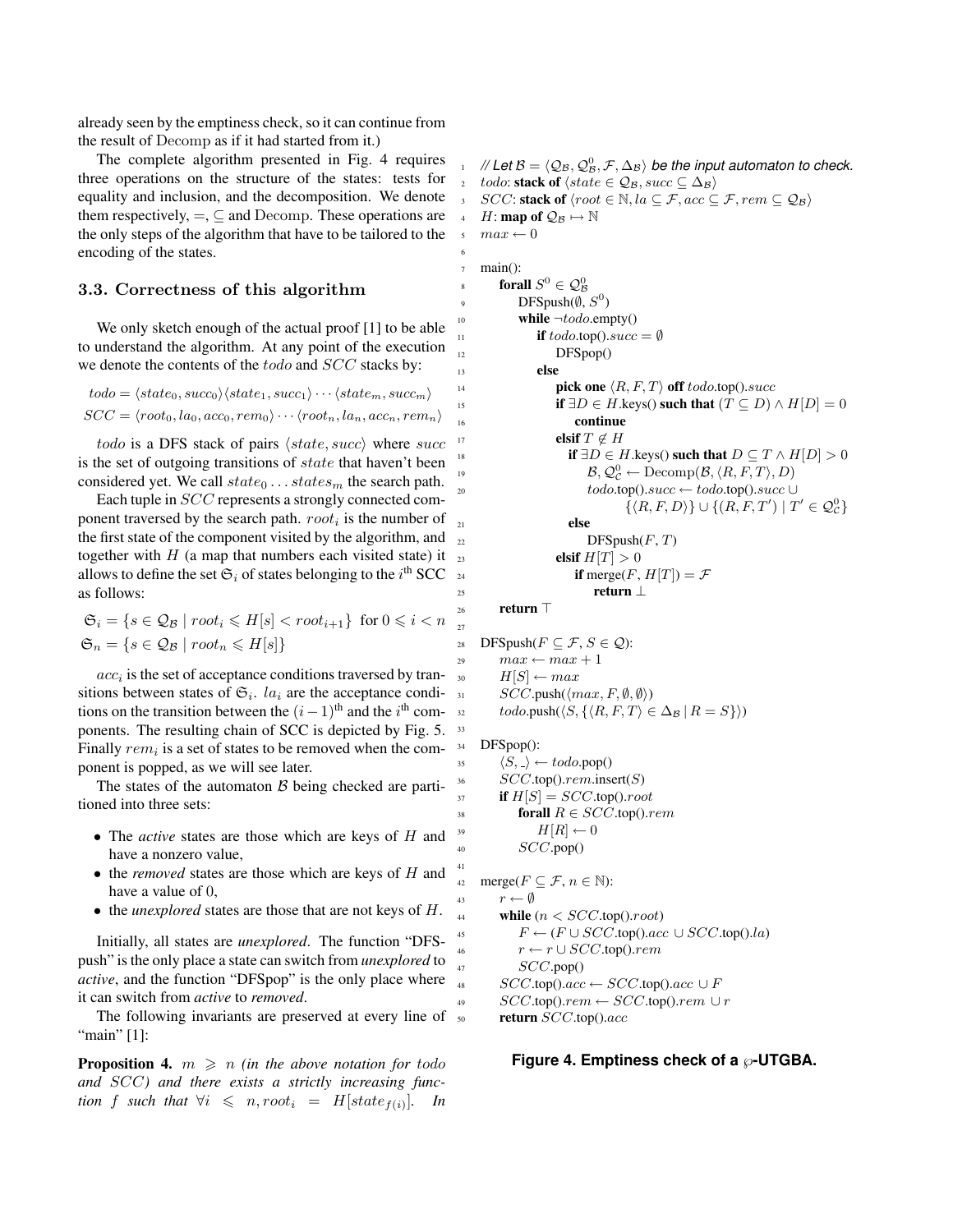

**Figure 5. The meaning of** la **and** acc **in** SCC**.**

*other words,*  $root_0, root_1, ..., root_n$  *is a subsequence of*  $H[state_0], H[state_1], \ldots, H[state_m]$ . (*I.e., the roots of the strongly connected components are on the search path of the depth-first search, and in the same order.)*

**Proposition 5.** *For any*  $i \leq n$  *the subgraph induced by the states of* S<sup>i</sup> *is a SCC. Furthermore there exists a cycle in this SCC that visits all the acceptance conditions of*  $acc_i$ *. Finally*  $\mathfrak{S}_0$ ,  $\mathfrak{S}_1$ ,  $\cdots$ ,  $\mathfrak{S}_n$  *is a partition of the set of active states.*

**Proposition 6.**  $\forall i \leq n, \exists s \in \mathfrak{S}_i, \langle s, la_{i+1}, state_{f(i+1)} \rangle \in$  $\Delta$ *R*.

**Proposition 7.** *For any*  $i < n$ *, rem<sub>i</sub> holds all states of*  $\mathfrak{S}_i$ *not on the search path.*

**Proposition 8.** *For any* removed *state* q,  $Acc(\mathcal{B}[\{q\}]) = \emptyset$ *.* 

The first two propositions guarantee that if the algorithm finds an *i* such that  $acc_i = \mathcal{F}$ , it corresponds to a reachable (prop. 4) accepting component (prop. 5). The last proposition justifies that no accepting run exists if the algorithm has removed all the states.

#### 3.4. Counterexamples

When verifying a model by the automata theoretic approach, the presence of an accepting run means that there exists an execution of the modeled system that invalidates the property being checked, i.e., a counterexample. Therefore whenever the emptiness check exits with ⊥, meaning the automaton has an accepting run, the user usually wants to see such a run to debug the model (or the property).

To produce a genuine accepting run from the stack of SCCs, these SCCs have to be searched again. The method described by Couvreur et al. [5] could be used only with the guarantee it would visit the same states that the emptiness check visited.

In our case, doing so seems hard because the computation of the successors of a state using inclusion and decomposition depend on the value of  $H$ .keys() which has evolved. Besides, it would only give a counterexample using states of  $\beta$  while the user will prefer a counterexample using states of  $A$ .

Our suggestion is that once the emptiness check of  $\beta$  has failed, we search a counterexample in  $A$ , but using the data structures computed by the emptiness check of  $\beta$  to narrow the search. Computing the set of states of each SCC is easily done by unwinding the todo and SCC search stacks: the set of states that belong to the top-most SCC is  $\mathfrak{S}_n = rem_n \cup$  ${state_{f(root_n)}}, state_{f(root_n)+1}, \ldots, state_m$ . The set of states from the previous SCC are then  $\mathfrak{S}_{n-1} = rem_{n-1} \cup$  ${state_{f(root_{n-1})}, state_{f(root_{n-1})+1}, \ldots, state_{f(root_n)-1}}$ etc. Checking whether a state  $s \in \mathcal{Q}_A$  belongs to the i<sup>th</sup> SCC then amounts to testing whether  $\exists \mathfrak{S} \in \mathfrak{S}_i$  such that  $s \in \mathfrak{S}$ . It is thus possible to constraint the search in A to remain inside these SCCs.

# 4. Approximative Emptiness Check

Consider Fig. 3 again. In the previous section we have seen that at lines 18–21 the algorithm of Fig. 4 takes the situation depicted by automaton  $B_1$ , where the emptiness check reaches a state  $T \supseteq D$  such that D belongs to the search stack, and translates that into  $B_2$  to reuse existing states and build SCCs as soon as possible. We proved that this transformation preserves the result of the emptiness check ( $\mathcal{B}_1$   $\emptyset$ -equivalent to  $\mathcal{B}_2$ ).

We now turn to the situation  $B_3$  on Fig. 6, where the emptiness check examines a transition  $\langle R, F, T \rangle$  such that  $T \subseteq D$  and D is in the search stack. We can rewrite this transition as  $\langle R, F, D \rangle$ , as depicted by  $\mathcal{B}_4$ , by replacing lines 18–20 of Fig. 4 by:

**if** ∃D ∈ H.keys() **such that**  $T \subseteq D \land H[D] > 0$ <sup>19</sup> *// Note the order of* T *and* D *above.*  $todo.\text{top}().succ \leftarrow todo.\text{top}().succ \cup \{\langle R, F, D \rangle\}$ 

Assume that  $B_3$  is a  $\wp$ -UTGBA over some A. Note that the above transformation breaks property (5) of definition 5, because  $s_3$  and  $s_4$  have no predecessor in R; so  $\mathcal{B}_4$  is *not* a  $\wp$ -UTGBA over A. However by adding some transitions to A to please property (5) it is possible to derive an  $A'$  such that  $B_4$  is a  $\wp$ -UTGBA over  $\mathcal{A}'$ .

Therefore if the emptiness check algorithm finds an accepting component in  $\mathcal{B}_4$ , there is an accepting run in  $\mathcal{A}'$  but not necessarily in  $A$ . However since runs of  $A$  are also runs of  $A'$ , if the algorithm does not find any accepting component in  $\mathcal{B}_4$ , no accepting run exists in  $\mathcal{A}$  and  $\mathcal{A}'$ .

In other words, this modified algorithm returns *"empty"* or *"I don't know"*. As we will show in Section 5.4 this transformation is a lot faster than the other ("correct") one presented in Section 3. Since model-checking is mainly interested in ensuring that some automaton is empty, it makes sense to try this semi-decision procedure first and fall back to the "correct" procedure if the answer isn't "empty".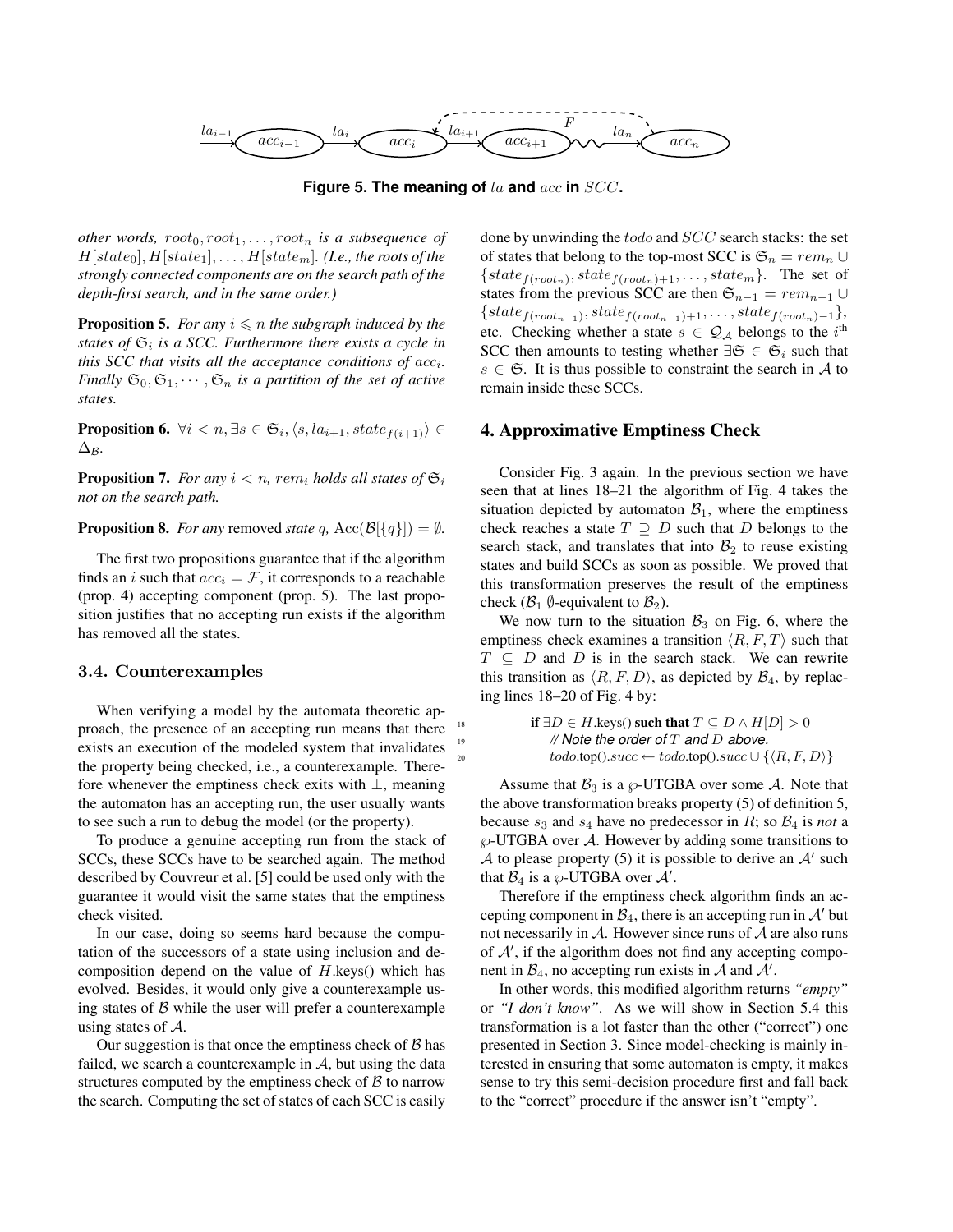

**Figure 6. Inclusion checks in the search** stack. We rewrite  $\mathcal{B}_3$  to  $\mathcal{B}_4$ .

Note by the way that if the modified algorithms return ⊥ but no inclusion has been done in the stack (one could count the number of times line 20 has been executed), then the automaton actually is nonempty.

# 5. Application to Symmetries

In this section we show how to exploit symmetries to construct a UTGBA  $\beta$  that is a  $\wp$ -UTGBA over some automaton  $A$ . We first define  $A$ , the synchronized product of a *transition system* T, representing the behavior of a system, and a *Transition-based Generalized Buchi Automaton ¨* P, representing the property to check.

Definition 7 (Labelled transition system). *A* labelled transition system *is a tuple*  $\mathcal{T} = \langle \mathcal{Q}_\mathcal{T}, \mathcal{Q}_\mathcal{T}^0, \Sigma, \Delta_\mathcal{T} \rangle$ *, where* 

- $\mathcal{Q}_T$  *is a finite set of states,*
- $\mathcal{Q}^0_\mathcal{T} \subseteq \mathcal{Q}_\mathcal{T}$  *is the set of initial states,*
- $\Sigma = 2^{AP}$  *is an alphabet, where AP is the set of atomic propositions,*
- $\Delta_{\mathcal{T}} \subseteq \mathcal{Q}_{\mathcal{T}} \times \Sigma \times \mathcal{Q}_{\mathcal{T}}$  *is a transition relation such that*  $\forall \langle s_1, p_1, d_1 \rangle, \langle s_2, p_2, d_2 \rangle \in \Delta_{\mathcal{T}}, p_1 = p_2 \iff$  $(s_1, d_1) = (s_2, d_2).$

*The set of reachable states*  $\text{Reach}(\mathcal{T})$  *is defined as usual. The latter condition on*  $\Delta_{\mathcal{T}}$  *means that each transition is uniquely defined by its label (it is always possible to add more atomic propositions to the system to satisfy this constraint).*

Definition 8 (Transition-based Generalized Büchi Automaton). *A* TGBA *is a Buchi automaton with labels and gener- ¨ alized acceptance conditions on transitions. It is defined as a tuple*  $\mathcal{P} = \langle \mathcal{Q}_{\mathcal{P}}, \mathcal{Q}_{\mathcal{P}}^0, \Sigma, \mathcal{F}, \Delta_{\mathcal{P}} \rangle$ , where

- $\mathcal{Q}_P$  *is a finite set of states,*
- $\mathcal{Q}_{\mathcal{P}}^0 \subseteq \mathcal{Q}_{\mathcal{P}}$  *is a set of initial states,*
- $\Sigma = 2^{AP}$  *is an alphabet,*
- F *is a finite set of* acceptance conditions*,*
- $\Delta_{\mathcal{P}} \subseteq \mathcal{Q}_{\mathcal{P}} \times \Sigma \times 2^{\mathcal{F}} \times \mathcal{Q}_{\mathcal{P}}$  *is the transition relation, where each transition is labelled by a letter of* Σ *and a set of acceptance conditions of* F*.*

Definition 9 (Synchronized product). *The synchronized product between*  $T = \langle \mathcal{Q}_T, \mathcal{Q}_T^0, \Sigma, \Delta_T \rangle$  *and*  $\mathcal{P} =$  $\langle \mathcal{Q}_{\mathcal{P}}, \mathcal{Q}_{\mathcal{P}}^0, \Sigma, \mathcal{F}, \Delta_{\mathcal{P}} \rangle$  is the UTGBA  $\mathcal{A} = \mathcal{T} \otimes \mathcal{P}$  defined by  $\mathcal{A} = \langle \mathcal{Q}_\mathcal{A}, \mathcal{Q}_\mathcal{A}^0, \mathcal{F}, \Delta_\mathcal{A} \rangle$ , where

- $\mathcal{Q}_A = \mathcal{Q}_T \times \mathcal{Q}_P$  *is the set of states,*
- $\mathcal{Q}_{\mathcal{A}}^{0} = \mathcal{Q}_{\mathcal{T}}^{0} \times \mathcal{Q}_{\mathcal{P}}^{0}$  is the set of initial states,
- $\Delta_{\mathcal{A}} \subseteq \mathcal{Q}_{\mathcal{A}} \times 2^{\mathcal{F}} \times \mathcal{Q}_{\mathcal{A}}$  *is the transition relation between states such that*  $\exists \langle \langle s, q \rangle, F, \langle s', q' \rangle \rangle \quad \in \quad \Delta_{\mathcal{A}} \quad \text{iff} \quad \exists \langle s, p, s' \rangle$ i ∈  $\Delta_{\mathcal{T}}, \exists \langle q, p', F, q' \rangle \in \Delta_{\mathcal{P}}$  and  $p = p'.$

# 5.1. Symmetry-based Construction of a  $\wp$ -UTGBA

Now we construct B, a  $\wp$ -UTGBA over  $\mathcal{A} = \mathcal{T} \otimes \mathcal{P}$ , using a technique introduced by Haddad et al. [8] but adapted to transition-based automata. The idea is to exploit the symmetries of  $T$  in addition to those of the arcs of  $P$ , to gather sets of nodes of A.

Since these symmetries sit on group theory, we recall some elementary notions.

Definition 10. *Let* (G, ◦) *be a group with a neutral element* id*, and let* E *be a set.*

- An action of G over E is a mapping  $G \times E \mapsto E$  such *that the image*  $(g, e)$  *denoted by*  $g.e$  *fulfills*  $\forall e \in E$ :  $id.e = e$  and ∀g, g' ∈ G,  $(g \circ g') . e = g.(g'.e)$ .
- *The isotropy subgroup*  $G_{E'}$  *of a subset*  $E' \subseteq E$  *is defined by*  $G_{E'} = \{ g \in G \mid \forall e \in E', g.e \in E' \}.$
- *For a subgroup* H *of* G *(denoted* H < G*), the orbit H.e of*  $e \in E$  *under H is*  $H.e = \{g.e \mid g \in H\}.$
- *An action* g *of* G *can be straightforwardly extended to the powerset of* E. For any  $E' \subseteq E$ ,  $q.E' = \{q.e \mid$  $e \in E'$ .

We can now characterize a symmetric transition system with respect to a group.

Definition 11 (Symmetric transition system with respect to a group). Let  $\mathcal{T} = \langle \mathcal{Q}_\mathcal{T}, \mathcal{Q}_\mathcal{T}^0, \Sigma, \Delta_\mathcal{T} \rangle$  be a transition system *and* G *be a group acting on* AP*.* T *is said to be* symmetric with respect to G *iff every transition of* T *has a "symmetric" transition with respect to any element of* G *and the action of* G *is congruent with respect to the transition relation:*  $\forall g \in G, \forall \langle s_1, p_1, d_1 \rangle \in \Delta_{\mathcal{T}}, \exists \langle s_2, p_2, d_2 \rangle \in \Delta_{\mathcal{T}}$  such that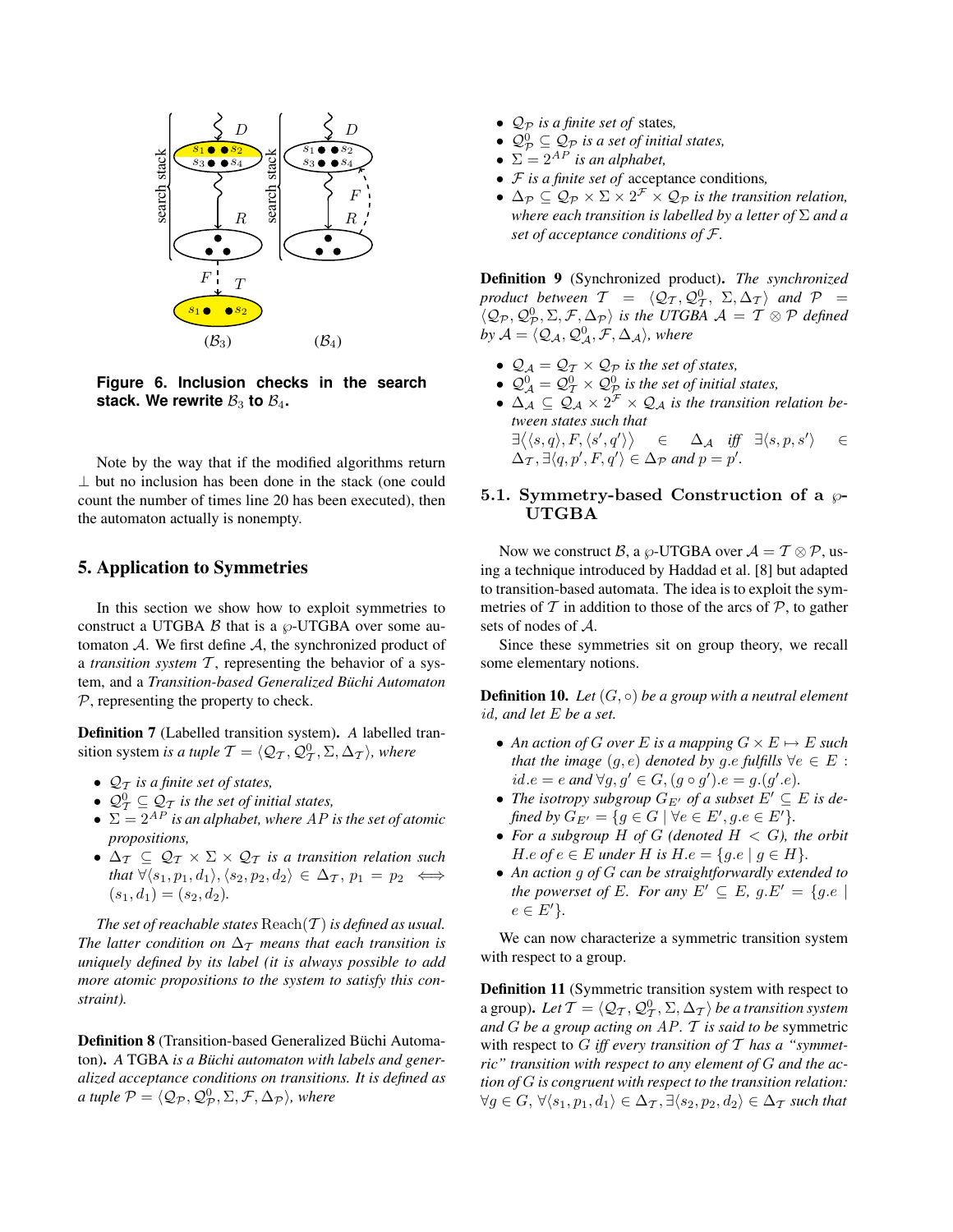$$
\begin{cases} s_1 \in \mathcal{Q}_\mathcal{T}^0 \iff s_2 \in \mathcal{Q}_\mathcal{T}^0, \\ p_2 = g.p_1 \text{ and } \\ \forall \langle s_1', p_1', d_1'\rangle \in \Delta_\mathcal{T}, s_1' = d_1, \exists \langle s_2', p_2', d_2'\rangle \in \Delta_\mathcal{T}, \text{ s.t. } \\ s_2' = d_2 \text{ and } p_2' = g.p_2 \end{cases}
$$

*The action of the group on* AP *is extended to* Reach $(T)$  by denoting g.s the unique  $s_2$  such that  $\forall g \in G, \forall \langle s_1, p_1, d_1 \rangle \in \Delta_{\mathcal{T}}, s_1 = s, \exists d_2 \in$  $\mathcal{Q}_{\mathcal{T}},\langle s_2, g.p_1, d_2\rangle \in \Delta_{\mathcal{T}}$ *. (The uniqueness is due to the constraint on*  $\Delta_{\tau}$  *in definition* 7.)

*Because* G *is group, a consequence of this definition is that*  $G \cdot \mathcal{Q}^0_{\mathcal{T}} = \mathcal{Q}^0_{\mathcal{T}}.$ 

These definitions allow us to give a possible construction of a B.

Definition 12 (Symbolic Synchronized Product). *Let* T =  $\langle \mathcal{Q}_T, \mathcal{Q}_T^0, \Sigma, \Delta_T \rangle$  be a transition system symmetric w.r.t. *a group G*,  $\mathcal{P} = \langle \mathcal{Q}_{\mathcal{P}}, \mathcal{Q}_{\mathcal{P}}^0, \Sigma, \mathcal{F}, \Delta_{\mathcal{P}} \rangle$ *. The* Symbolic Synchronized Product of  $T$  and  $P$  is a UTGBA  $B =$  $\langle \mathcal{Q}_{\mathcal{B}}, \mathcal{Q}_{\mathcal{B}}^0, \mathcal{F}, \Delta_{\mathcal{B}} \rangle$  where:

- $\mathcal{Q}_{\mathcal{B}}^0 = \{ \langle G, G.s, q \rangle \mid s \in \mathcal{Q}_{\mathcal{T}}^0, q \in \mathcal{Q}_{\mathcal{P}}^0 \}$
- $\bullet$   $\mathcal{Q}_{\mathcal{B}} = \mathcal{Q}_{\mathcal{B}}^0 \cup \mathcal{V}$  where  $\mathcal V$  is the set of tuples of the form  $\langle H, O, q \rangle$  *such that*  $H < G$ ,  $O \subseteq$  Reach $(T)$ ,  $q \in Q_{\mathcal{P}}$ , and  $H.O=O$ .
- ∆<sub>B</sub> *is defined by construction as follows:*  $\langle \langle H, O, q \rangle, F, \langle H', O', q' \rangle \rangle \in \Delta_{\mathcal{B}}$  iff  $\exists (s,s',p,p',F) \in O \times O' \times \Sigma \times \Sigma \times 2^{\mathcal{F}}$  such that  $\langle s, p, s' \rangle \in \Delta_{\mathcal{T}}, \langle q, p', F, q' \rangle \in \Delta_{\mathcal{P}}$ *, and*  $p = p'$ *. Then*  $O' = (H \cap G_{p'})$ .s' and  $H' \subseteq G_{O'}$ .

If  $\mathcal{A}$  =  $\mathcal{T} \otimes \mathcal{P}$  =  $\langle \mathcal{Q}_{\mathcal{A}}, \mathcal{Q}_{\mathcal{A}}^0, \mathcal{F}, \Delta_{\mathcal{A}} \rangle$ , any state  $\langle H, O, q \rangle \in \mathcal{Q}_{\mathcal{B}}$  of  $\mathcal{B}$  represents the set  $\{ \langle x, q' \rangle \in \mathcal{Q}_{\mathcal{A}} \mid$  $x \in O \wedge q' = q$  of states of A. Hence we can write  $\langle x, q' \rangle \in \langle H, O, q \rangle$ , and this allows us to prove that  $\beta$  is a  $\wp$ -UTGBA over A [1].

## 5.2. Asymmetric Transition Systems

The method, as described here, is heavily dependent on the global symmetries of the transition system  $T$  (i.e., on the group  $G$ ). The bigger  $G$  is, the better the achieved reduction is. On a transition system mostly asymmetric,  $G$  will be very small, maybe the identity (i.e., no symmetries at all), and consequently the subgroups  $H < G$  computed for each node will allow even less reductions.

There is one way to handle an asymmetric transitions system  $T$  with this method: it is to rewrite it as a composition  $T_S \otimes C$  where  $T_S$  is globally symmetric w.r.t. a large G and C is a constraint automaton such that  $T_S \otimes C = T$ . Now, instead of constructing the symbolic synchronized product method of  $T \otimes P$ , we can construct it for  $T_S \otimes P_C$  where

 $P_C = C \otimes P$ . In other words, we shifted all asymmetries from the system automaton to the property automaton. This works because the method does not require a symmetric property automaton.

Haddad et al. [8] show one way to construct  $T_S$  and C from  $T$ , while we are using a more optimal transition-based construction which is yet unpublished.

## 5.3. Operations for the emptiness check

For this construction to make sense (memory-wise), the set O of a state  $\langle H, O, q \rangle$  must never be stored explicitly. In our implementation this is achieved by using a modified version of the *symbolic representation* of Well Formed Petri-Nets [2]. This data structure supports the following operations.

Let  $T = \langle H_1, O_1, q_1 \rangle$  and  $D = \langle H_2, O_2, q_1 \rangle$  be two states of  $\beta$ . Since the sets  $O_i$  are not stored explicitly we cannot compare states with different  $H_i$  unless they are expanded into the set of states of  $A$  they represent. To avoid this explicit expansion we introduce the following operation that we can use to unify the  $H_i$ .

The refinement of  $\langle H_1, O_1, q_1 \rangle$  w.r.t.  $H_2$  is the finite set  $\text{Ref}(\langle H_1, O_1, q_1 \rangle, H_2) = \{ \langle H_1 \cap H_2, O_i, q_1 \rangle \mid i \in \mathbb{N} \}$  such that  $\forall i, (H_1 \cap H_2) . O_i = O_i$ , and  $\bigcup_i O_i = O_1$ .

This allows us to check the inclusion of two states with:  $\langle H_1, O_1, q_1 \rangle \subseteq \langle H_2, O_2, q_1 \rangle$  iff Ref $(\langle H_1, O_1, q_1 \rangle, H_2) \subseteq$  $\text{Ref}(\langle H_2, O_2, q_1 \rangle, H_1).$ 

Seeking visited states that include others (as on lines 15 and 18 of Fig. 4) can be sped up using a two level hashtable. Let G be the group acting on AP such that  $\forall p \in$  $AP, G.p = AP$ . For a state  $\langle H_1, O_1, q_1 \rangle$ , pick an  $s \in O_1$ : G.s is the coarsest equivalence class in which s can belong. We use G.s as a key for our first-level hash table and  $q_1$  as a key for the second level. Therefore when looking for states that include  $\langle H_1, O_1, q_1 \rangle$ , we only need to look through the states that share the same  $G.s$  and  $q_1$ .

Decomp( $\mathcal{B}, \langle R, F, T \rangle, D$ ) is achieved using the refinement above. T is refined with respect to D's  $H_2$ , and  $D$  is refined with respect to  $H_1$ , so we can compute the difference:  $\{T_i\}_i = \text{Ref}(\langle H_1, O_1, q_1 \rangle, H_2)$  $\text{Ref}(\langle H_2, O_2, q_1 \rangle, H_1)$ . (The algorithm is improved by grouping some of these  $T_i$ s.)

### 5.4. Performance

The symbolic synchronized product of definition 12 has been implemented using the core of GreatSPN<sup>1</sup> [2], and the emptiness checks we presented are implemented in Spot<sup>2</sup> [6]. Connecting the two tools allowed us to compare different techniques.

<sup>1</sup>http://www.di.unito.it/∼greatspn/

<sup>2</sup>http://spot.lip6.fr/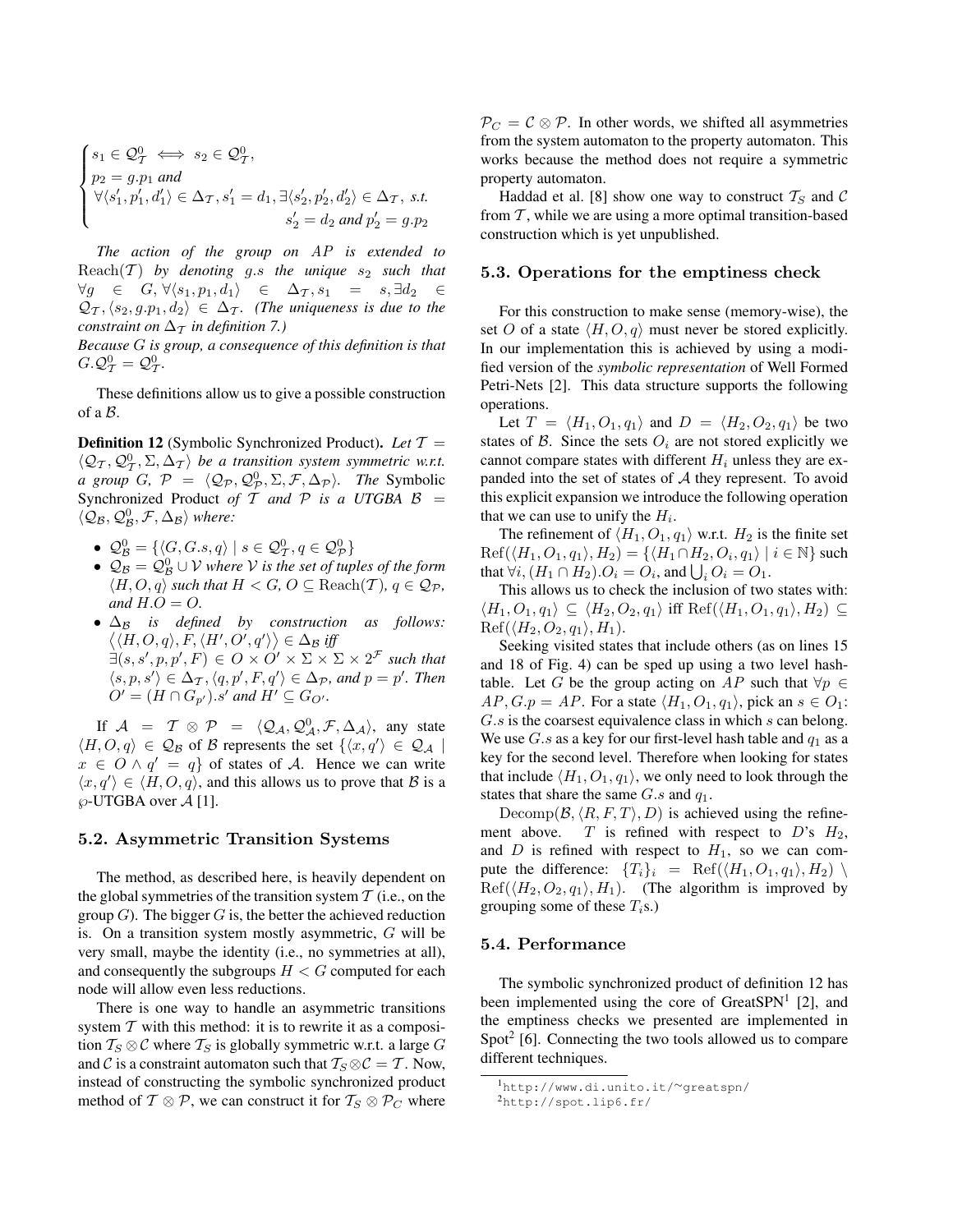|                                                                                                                                                                                                                                                                                                                                                  |                  |              |  |  |          |  | $\begin{array}{r} \n\frac{1}{2} & 0.000000 \\ \n\frac{1}{2} & 0.00000000 \\ \n\frac{1}{2} & 0.00000000 \\ \n\frac{1}{2} & 0.00000000 \\ \n\frac{1}{2} & 0.000000000 \\ \n\frac{1}{2} & 0.000000000 \\ \n\frac{1}{2} & 0.000000000 \\ \n\frac{1}{2} & 0.0000000000 \\ \n\frac{1}{2} & 0.0000000000 \\ \n\frac{1}{2} &$                                                                                   |        |  |                                                              |        |  |  |
|--------------------------------------------------------------------------------------------------------------------------------------------------------------------------------------------------------------------------------------------------------------------------------------------------------------------------------------------------|------------------|--------------|--|--|----------|--|---------------------------------------------------------------------------------------------------------------------------------------------------------------------------------------------------------------------------------------------------------------------------------------------------------------------------------------------------------------------------------------------------------|--------|--|--------------------------------------------------------------|--------|--|--|
|                                                                                                                                                                                                                                                                                                                                                  |                  |              |  |  |          |  | $\frac{1}{2}$ = $\frac{1}{3}$ 5 $\frac{1}{2}$ 5 $\frac{1}{2}$ 5 $\frac{1}{2}$ 5 $\frac{1}{2}$ 5 $\frac{1}{2}$ 5 $\frac{1}{2}$ 5 $\frac{1}{2}$ 5 $\frac{1}{2}$ 5 $\frac{1}{2}$ 5 $\frac{1}{2}$ 5 $\frac{1}{2}$ 5 $\frac{1}{2}$ 5 $\frac{1}{2}$ 5 $\frac{1}{2}$ 5 $\frac{1}{2}$ 5 $\frac{1}{2}$ 5 $\frac{1$                                                                                               |        |  |                                                              |        |  |  |
|                                                                                                                                                                                                                                                                                                                                                  |                  |              |  |  |          |  | $\frac{1}{2}$ $\frac{1}{2}$ $\frac{1}{2}$ $\frac{1}{2}$ $\frac{1}{2}$ $\frac{1}{2}$ $\frac{1}{2}$ $\frac{1}{2}$ $\frac{1}{2}$ $\frac{1}{2}$ $\frac{1}{2}$ $\frac{1}{2}$ $\frac{1}{2}$ $\frac{1}{2}$ $\frac{1}{2}$ $\frac{1}{2}$ $\frac{1}{2}$ $\frac{1}{2}$ $\frac{1}{2}$ $\frac{1}{2}$ $\frac{1}{2}$ $\frac{1}{2}$                                                                                     |        |  |                                                              |        |  |  |
| SSP+HEC<br>$\frac{1}{45}$<br>$\frac{4}{3}$<br>$\frac{387}{1550}$<br>$\frac{1}{3}$<br>$\frac{1}{3}$<br>$\frac{1}{3}$<br>$\frac{1}{3}$<br>$\frac{1}{3}$<br>$\frac{1}{3}$<br>$\frac{1}{3}$<br>$\frac{1}{3}$<br>$\frac{1}{3}$<br>$\frac{1}{3}$<br>$\frac{1}{3}$<br>$\frac{1}{3}$<br>$\frac{1}{3}$<br>$\frac{1}{3}$<br>$\frac{1}{3}$<br>$\frac{1}{3}$ |                  |              |  |  |          |  | $\begin{array}{r} \n\frac{1}{2} & \frac{1}{2} & \frac{1}{2} & \frac{1}{2} & \frac{1}{2} & \frac{1}{2} & \frac{1}{2} & \frac{1}{2} & \frac{1}{2} & \frac{1}{2} & \frac{1}{2} & \frac{1}{2} & \frac{1}{2} & \frac{1}{2} & \frac{1}{2} & \frac{1}{2} & \frac{1}{2} & \frac{1}{2} & \frac{1}{2} & \frac{1}{2} & \frac{1}{2} & \frac{1}{2} & \frac{1}{2} & \frac{1}{2} & \frac{1}{2} & \frac{1}{2} & \frac{$ |        |  |                                                              |        |  |  |
|                                                                                                                                                                                                                                                                                                                                                  |                  |              |  |  |          |  |                                                                                                                                                                                                                                                                                                                                                                                                         |        |  |                                                              |        |  |  |
|                                                                                                                                                                                                                                                                                                                                                  |                  |              |  |  |          |  |                                                                                                                                                                                                                                                                                                                                                                                                         |        |  |                                                              |        |  |  |
| SSP.                                                                                                                                                                                                                                                                                                                                             |                  |              |  |  |          |  |                                                                                                                                                                                                                                                                                                                                                                                                         |        |  |                                                              |        |  |  |
|                                                                                                                                                                                                                                                                                                                                                  |                  |              |  |  |          |  | $\frac{15}{51}$ = $\frac{17}{12}$ = $\frac{18}{12}$ 50 $\frac{15}{12}$ $\frac{15}{12}$ $\frac{15}{12}$ $\frac{15}{12}$ $\frac{15}{12}$ $\frac{15}{12}$ $\frac{15}{12}$ $\frac{15}{12}$ $\frac{15}{12}$ $\frac{15}{12}$ $\frac{15}{12}$ $\frac{15}{12}$ $\frac{15}{12}$ $\frac{15}{12}$ $\frac{15}{12}$                                                                                                  |        |  |                                                              |        |  |  |
|                                                                                                                                                                                                                                                                                                                                                  |                  |              |  |  |          |  | $\frac{1}{2}$ $\frac{1}{8}$ $\frac{1}{8}$ $\frac{1}{8}$ $\frac{1}{8}$ $\frac{1}{8}$ $\frac{1}{8}$ $\frac{1}{8}$ $\frac{1}{8}$ $\frac{1}{8}$ $\frac{1}{8}$ $\frac{1}{8}$ $\frac{1}{8}$ $\frac{1}{8}$ $\frac{1}{8}$ $\frac{1}{8}$ $\frac{1}{8}$ $\frac{1}{8}$ $\frac{1}{8}$ $\frac{1}{8}$ $\frac{1}{8}$ $\frac{1}{8}$                                                                                     |        |  |                                                              |        |  |  |
| +TEC<br>$\overline{\text{ss}}$                                                                                                                                                                                                                                                                                                                   |                  |              |  |  |          |  | $\begin{array}{r l}\n\hline\n-8 & 0.14 & 0.04 & 0.04 \\ \hline\n-0.05 & 0.04 & 0.04 & 0.04 \\ -0.05 & 0.04 & 0.04 & 0.04 \\ \hline\n-0.04 & 0.04 & 0.04 & 0.04 \\ \hline\n-0.04 & 0.04 & 0.04 & 0.04 \\ \hline\n-0.04 & 0.04 & 0.04 & 0.04 & 0.04 \\ \hline\n-0.04 & 0.04 & 0.04 & 0.04 & 0.04 & 0.04 \\ \hline$                                                                                        |        |  |                                                              |        |  |  |
|                                                                                                                                                                                                                                                                                                                                                  | E                |              |  |  |          |  | $\begin{array}{r} 8888 \\ 2000 \\ 1390 \\ 1391 \\ 1490 \\ 1590 \\ 1690 \\ 1790 \\ 1811 \\ 1990 \\ 1990 \\ 1990 \\ 1990 \\ 1990 \\ 1990 \\ 1990 \\ 1990 \\ 1990 \\ 1990 \\ 1990 \\ 1990 \\ 1990 \\ 1990 \\ 1990 \\ 1990 \\ 1990 \\ 1990 \\ 1990 \\ 1990 \\ 1990 \\ 1990 \\ 1990 \\ 1990 \\ 1990 \\ 1990 \\ 19$                                                                                           |        |  |                                                              |        |  |  |
|                                                                                                                                                                                                                                                                                                                                                  |                  |              |  |  |          |  | $25 + 49$<br>$77$<br>$49$<br>$75$<br>$75$<br>$75$<br>$75$<br>$75$<br>$75$<br>$75$<br>$75$<br>$75$<br>$75$<br>$75$<br>$75$<br>$75$<br>$75$<br>$75$<br>$75$<br>$75$<br>$75$<br>$75$<br>$75$<br>$75$<br>$75$<br>$75$<br>$75$<br>$75$<br>$75$<br>$75$                                                                                                                                                       |        |  |                                                              |        |  |  |
|                                                                                                                                                                                                                                                                                                                                                  |                  |              |  |  |          |  |                                                                                                                                                                                                                                                                                                                                                                                                         |        |  |                                                              |        |  |  |
|                                                                                                                                                                                                                                                                                                                                                  | $\frac{1}{2}$    |              |  |  |          |  | $\begin{array}{c} 250 \\ 979 \\ 411 \\ 511 \\ 223 \\ 743 \\ 148 \\ 543 \\ 740 \\ 148 \\ 743 \\ 61 \\ 720 \\ 1065 \\ 1 \end{array}$                                                                                                                                                                                                                                                                      |        |  |                                                              |        |  |  |
|                                                                                                                                                                                                                                                                                                                                                  |                  |              |  |  | 88800077 |  |                                                                                                                                                                                                                                                                                                                                                                                                         |        |  | $9,348,353$<br>$489,483$<br>$548,325$<br>$489,45$<br>$540,7$ |        |  |  |
|                                                                                                                                                                                                                                                                                                                                                  |                  | pond Admonou |  |  |          |  | embt) broqnets                                                                                                                                                                                                                                                                                                                                                                                          |        |  |                                                              |        |  |  |
|                                                                                                                                                                                                                                                                                                                                                  | $\boldsymbol{n}$ |              |  |  |          |  | ឌឌឌឌ≅ ដង្កាដ ដូង ដូន                                                                                                                                                                                                                                                                                                                                                                                    |        |  |                                                              |        |  |  |
|                                                                                                                                                                                                                                                                                                                                                  |                  | .myzs.       |  |  | ∙uı ∧s   |  |                                                                                                                                                                                                                                                                                                                                                                                                         | .myzs. |  |                                                              | ∙uı ∧s |  |  |
|                                                                                                                                                                                                                                                                                                                                                  |                  |              |  |  |          |  | WCS33<br>WCS4<br>NCS322<br>PO233<br>PO23<br>NCS4<br>NCS32<br>PO32<br>PO32<br>PO32                                                                                                                                                                                                                                                                                                                       |        |  |                                                              |        |  |  |

**Table 1. States (st.) and transitions (tr.) explored by each algorithm on different models, and seconds (T) taken. All averaged on** n **properties.**

Table 1 presents some measurements on two parametrized models, WCS [2] and PO [10], that were chosen for their symmetric or asymmetric properties: PO is a completely symmetric model (objects of similar nature behave identically), while WCS is an asymetric model (objects behave differently). In both cases increasing the parameter increases the number of states of the system. Each of these models was synchronized against 50 randomly generated property automata: the table has been split to average the cases where the resulting product is empty separately from the cases where it is not. The reason is that the emptiness check has to check all states of an empty product, but can abort early if it is nonempty. The column n shows how many of the 50 cases were empty or not.

The abbreviations in the headers refer to how the product was constructed and checked for emptiness. SP is the synchronized product of definition 9 while SSP designates the symbolic synchronized product of definition 12. SP's states are not sets, so it is checked with a traditional emptiness check (TEC) similar to the one of Fig. 4 but without any inclusion check or decomposition. IEC designates the emptiness check of Fig. 4. NSIEC is the same algorithm without lines 18–21 (i.e., No Stack Inclusion). Finally, AEC designates the approximative emptiness check of Section 4.

We observe that although SP is a lot faster than SSP, it visits many more states and hence requires a lot more memory. The different versions of our emptiness check algorithm can be compared in the four SSP columns: on the WCS model, adding inclusion checks in the removed states (NSIEC) reduces the size of the explored automaton (compared to TEC), and adding inclusion checks in the search stack (IEC) reduces the automaton further. Therefore, although the decomposition operation is costly (time-wise) it really helps reduce the memory footprint of the modelchecking. The last column shows that approximation is indeed faster and constructs less states than all other methods (and yielded no false negatives in these experiments). On the PO model, the new emptiness check algorithms are not significantly better because the symmetric nature of the model offers little occasion for inclusion; still it can be seen that they do not incur any overhead.

Finally Fig. 7 shows the memory consumption of our implementation of the latest emptiness-check algorithm w.r.t. the traditional approach.

# 6. Conclusion

In this paper, we presented two novel emptiness check algorithms dealing with automata whose states are sets, and exploiting inclusions between these sets.

The results we obtained on the symmetry-based construction indicate that using inclusion and decomposition reduces the number of states by a great factor to the detri-